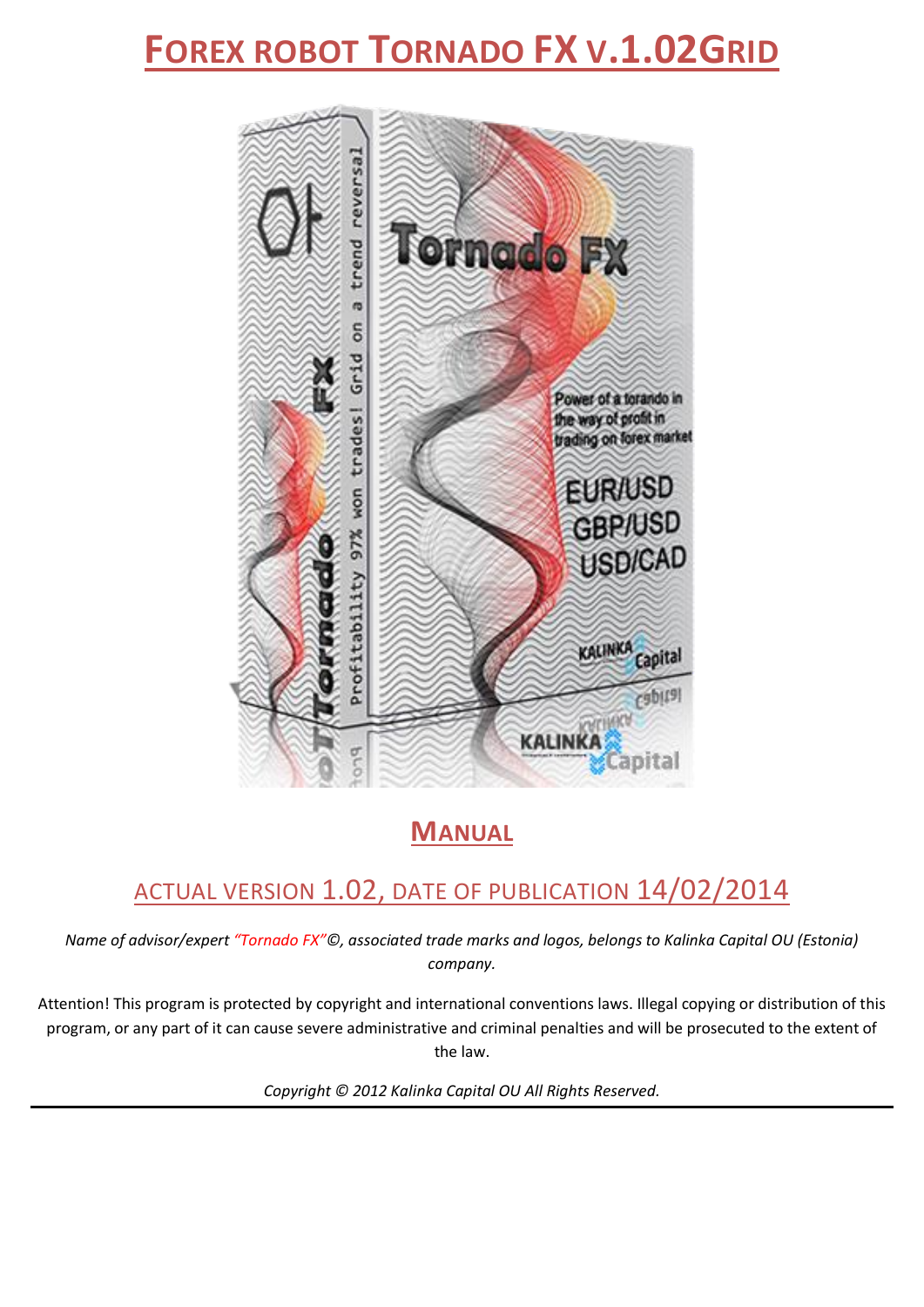#### **Technical and trading characteristics**

**Purpose:** Automated trading and trading orders execution in Forex market through trading terminal [MetaTrader](http://www.metaquotes.net/ru/metatrader4) 4 [\(MetaQuotes](http://www.metaquotes.net/ru) Software Corp.)

**Types of trading accounts**: ECN, NDD, Pro, Standard, Micro … all account types supported by Meta Trader4 terminal.

**Type of quotes:** automatic determination of quotes type, 4 (1,2342) or 5 (1,23429) quotes.

**Money Management:** automatic control of trading position volume for market entry, in relation to the balance of trading account.

**Currency pair**: EUR/USD, GBP/USD, USD/CAD. The list of used currency pairs may be expanded.

**Time frame**: M30, H1. Trading settings for each time frame are located in the advisor folder. Not all time frames are used for specified currency pair. Trading settings can use specified time frame for specified currency pair.

**Trading strategy**: market entry with market position, when quotes reverse model is formed, with addition of orders grid to depth of projected movement.

**Recommended leverage**: not below 1:100.

**Recommended minimal deposit**: 200\$ for 0,01 lot, for each currency pair.

**Profitability**: 25-35% per month or 900 - 1400% per year with reinvestment of gained profits.

**Indicators**: three non-standard indicators and one standard (Moving Average), built into the code of advisor.

**Informational content**: Information output on chart through the info panel, orders statistics, main trade settings, status of advisor, approximation to the point of entry probability in % relation, voice notification about position opening or pending order placement.

**Installation**: advisor is installed in MetaTrader4 terminal through installation file automatically.

**Trading settings**: Settings for currency pairs EUR/USD, GBP/USD, USD/CAD are supplied with advisor. Trading settings need to be installed manually through the properties of advisor window.

#### **Description of advisor**

Strategy of Tornado FX is developed by traders of Kalinka Capital OU (Estonia). Raptor is highly profitable and risk-free scalper advisor for automated trading on forex market.

Many traders prefer intraday trading on forex market, with the use of scalping strategies. This strategy allows to fix the profits multiple times and fast, without waiting for market to reach the long term profits located in few tens of hundreds of points from the opening price. With Tornado FX advisor, you fix the profits each 5 points, but in the end, total profit is from 20 to 150 points with each signal.

Strategy of market entry point search in Tornado FX, is more like the strategy used in Trend Raptor advisor. But with few changes, taking into account the further support of positions and "scalping" profit fixing style. For market entry, forex advisor uses non-standard indicators and one filter built into the code of advisor. Amount of profit orders is 92-98%.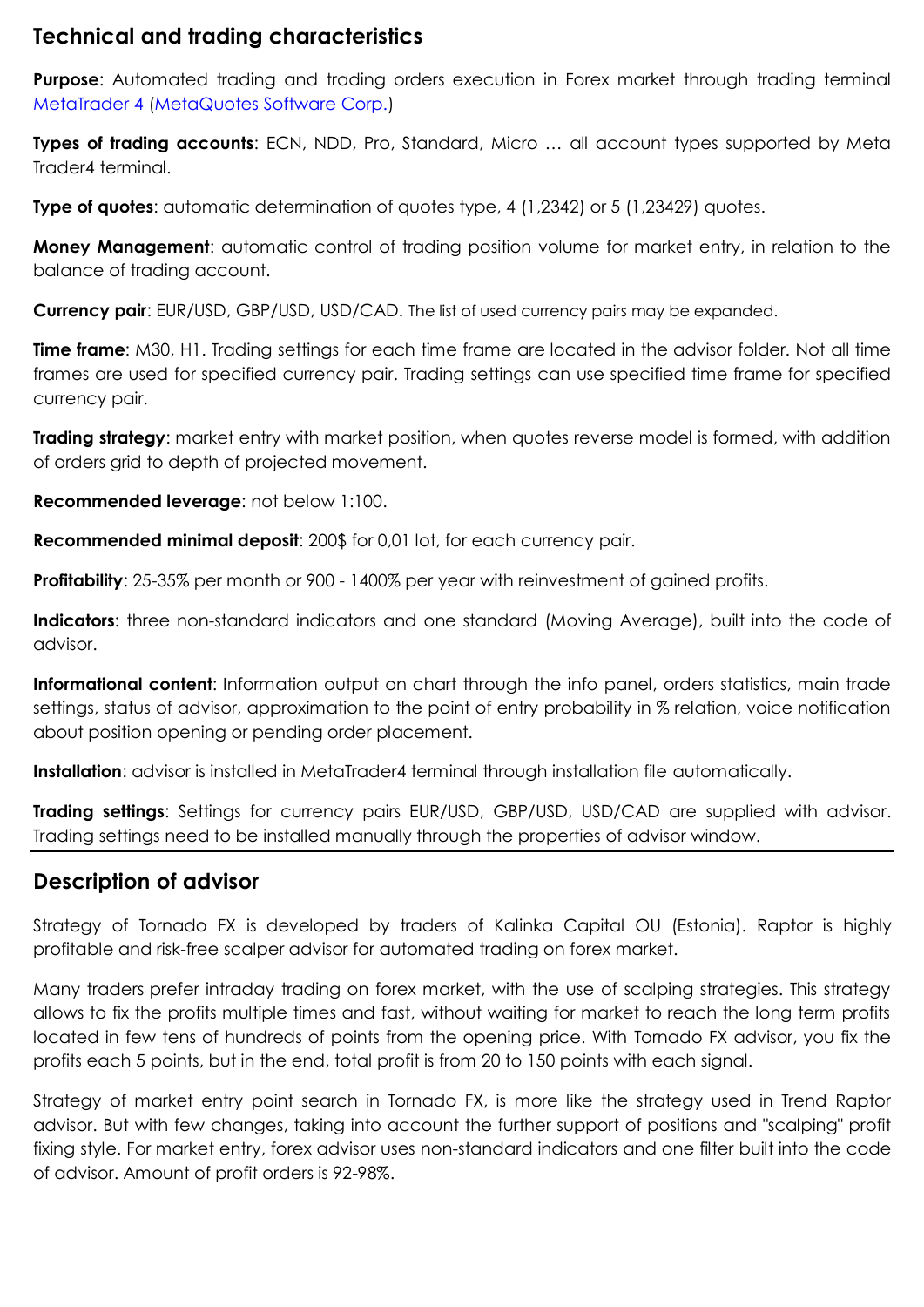



The same as in Trend Raptor advisor, "Profit Hour" function is used in Tornado FX. But this function is used only in case if quote got "frozen" 1 point away from TakeProfit or can't reach it for some time. Also if "Profit Hour" function is activated, some (or all) pending orders may be deleted (loss making orders will not be closed).

Protection from gap between the sessions, is activated in this advisor. During the last week day of trading in one hour before market will be closed, Tornado FX will delete all the pending orders, and during the first minutes of first day of trading on the next week, deleted orders will be restored, taking into account changed market conditions.

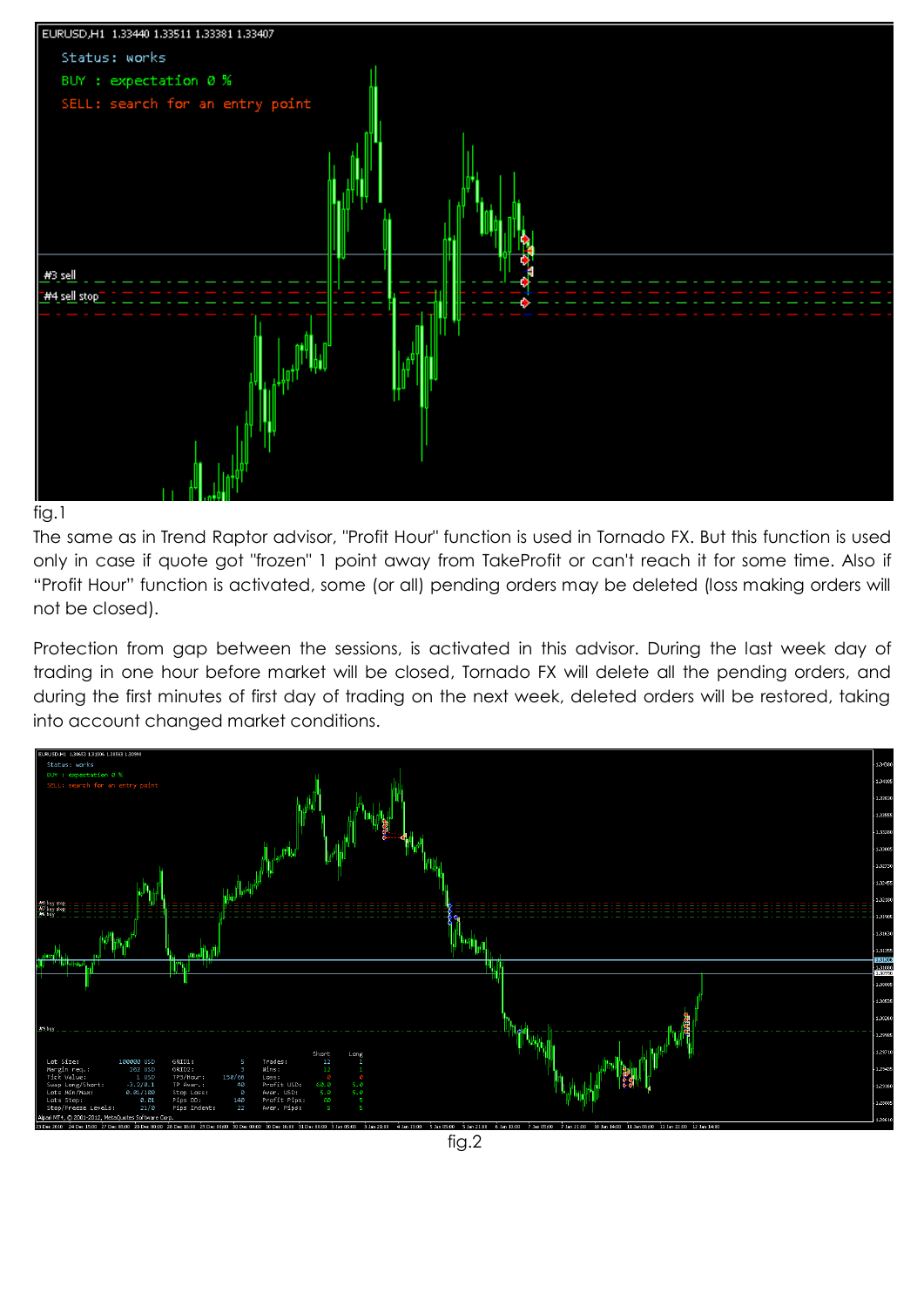

fig.3

For without-loss output of negative positions, system of quotes reversal signal analysis is used (the same as in Trend Raptor advisor) based on the total accounting of all positions profit and placement of pending orders for without-loss output of positions in negative state, system of quotes reversal analysis is used, for output in total profit of all positions through placement of pending orders by the signals of one indicator built into forex advisor Tornado FX. Without-loss system is not using the exponent of averaging position lot, or so called «Martingale», which in turn saves the margin level and availability of equity(free funds) of your account in safe volume, making the trading with forex advisor Tornado FX risk-free. Also when «Martingale» systems are not used, more lots amount can be used, without any worries about risks.

For better informativeness in forex advisor, visual indication of total profit accounting level of opened positions when without-loss system is working, is applied(see. fig. 2 and 3).

On the chart of each currency pair forex advisor Tornado FX informs the trader about active trading settings, trading statistics (see. fig.4) and approach of decision point for position opening (see. fig. 5).

| EURUSD, H1 1,33440 1,33511 1,33381 1,33407         |            |                                                                                                                              |     |                  |              |      |  |  |  |
|----------------------------------------------------|------------|------------------------------------------------------------------------------------------------------------------------------|-----|------------------|--------------|------|--|--|--|
| Status: works                                      |            |                                                                                                                              |     |                  |              |      |  |  |  |
| BUY : expectation 0 %                              |            |                                                                                                                              |     |                  |              |      |  |  |  |
| SELL: search for an entry point                    |            |                                                                                                                              |     |                  |              |      |  |  |  |
| fig.4                                              |            |                                                                                                                              |     |                  |              |      |  |  |  |
|                                                    |            |                                                                                                                              |     |                  |              |      |  |  |  |
|                                                    |            |                                                                                                                              |     |                  | Short        | Long |  |  |  |
| Lot Size:                                          | 100000 USD | GRID1:                                                                                                                       | 5   | Trades:          | $\mathbf{2}$ | ø    |  |  |  |
| Margin req.:                                       | 267 USD    | GRID2:                                                                                                                       | B.  | Wins:            | $\mathbf{2}$ | ø    |  |  |  |
| Tick Value:                                        | 1 USD      | TP3/Hour: 150/68                                                                                                             |     | Loss:            | ø            | ø    |  |  |  |
| Swap Long/Short: -3.2/0.1                          |            | TP Aver.:                                                                                                                    | 40. | Profit USD: 10.0 |              | 0.0  |  |  |  |
| Lots Min/Max:                                      | 0.01/100   | Stop Loss:                                                                                                                   | ø   | Aven. USD: 5.0   |              | 0.0  |  |  |  |
| Lots Step:                                         | 0.01       | Pips DD: 140                                                                                                                 |     | Profit Pips: 10  |              | ø    |  |  |  |
| Stop/Freeze Levels:                                | 21/0       | Pips Indent:                                                                                                                 | -22 | Aver. Pips:      | - 5          | ø    |  |  |  |
| Alpari MT4, © 2001-2012, MetaQuotes Software Corp. |            |                                                                                                                              |     |                  |              |      |  |  |  |
| Dec 2010                                           |            | 7 Dec 05:00 7 Dec 21:00 8 Dec 13:00 9 Dec 05:00 9 Dec 21:00 10 Dec 13:00 13 Dec 06:00 13 Dec 22:00 14 Dec 14:00 15 Dec 06:00 |     |                  |              |      |  |  |  |
| fig.5                                              |            |                                                                                                                              |     |                  |              |      |  |  |  |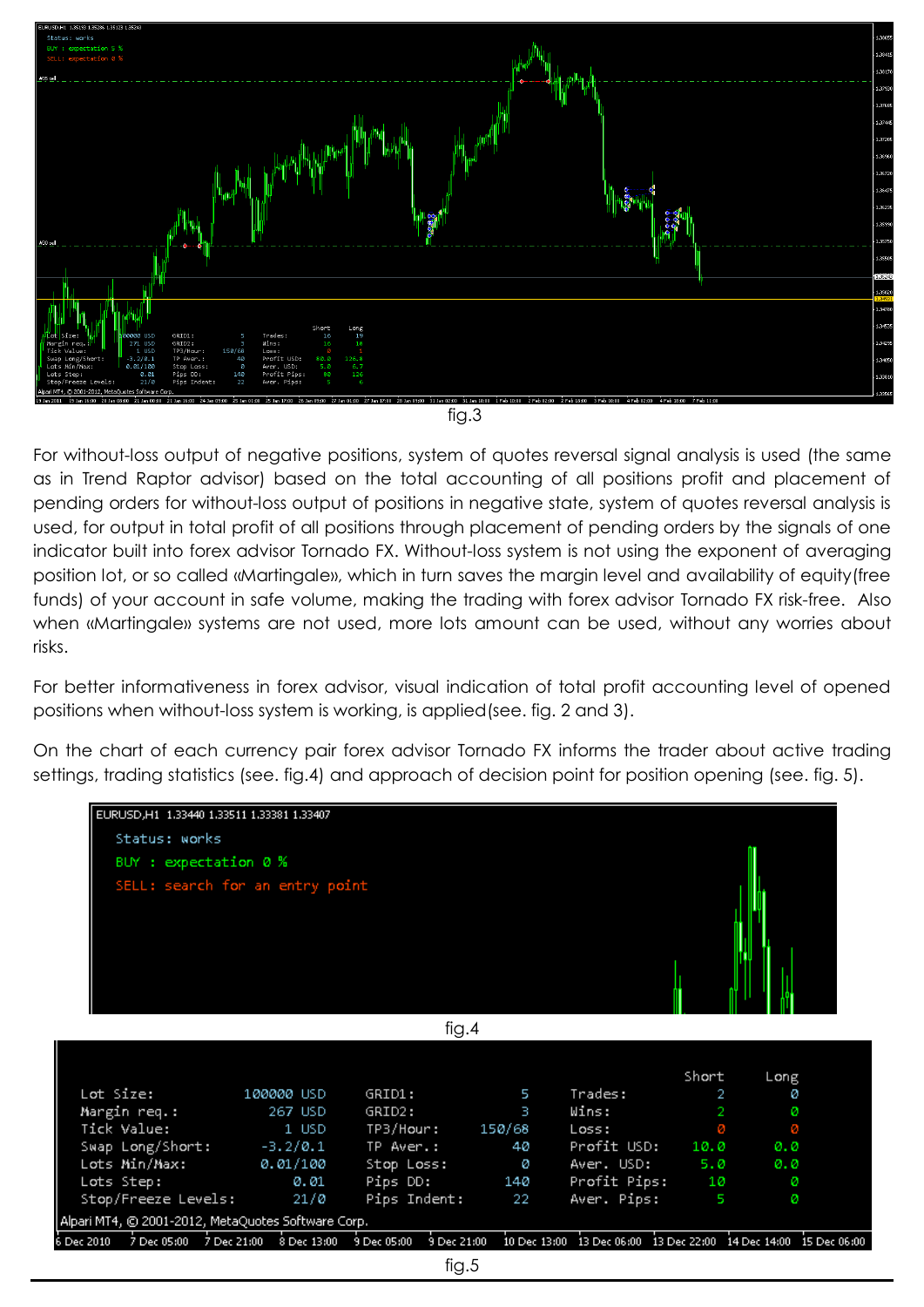In archive of advisor ready to use trading settings attached for EUR/USD, GBP/USD, USD/CAD currency pairs, for time frames М30, Н1. Time frames can be different for each currency pair. Also, there is a file for optimization of trading settings with preset range of optimized parameters (see the manual on «How to optimize the trading settings» on our website). Traders of our company are constantly working to improve the performance of trading strategies and trading settings. You will have trading settings and version updates for Tornado FX forex advisor in the moment of publication, for free. Updates will be sent at your e-mail address specified when advisor was purchased.

## **Installation of advisor**

Advisor is compiled in .ex4 format. For advisor to work correctly your MetaTrader4 terminal must be updated to version\build 419 or above.

Advisor is installed through installation file, in installation path to MetaTrader4 terminal. Watch the video manual on our website [http://expertforex.info](http://expertforex.info/) or our YouTube channel <http://www.youtube.com/expertforex>

Downloaded installation file must be extracted from .RAR-archive and launched by double click on the icon. Follow the advisor installation instructions. After installation is complete, launch the terminal, select the advisor Trend Raptor icon from the navigator menu, drag it at the chart of selected currency pair. Advisor can be installed for trading on more than one currency pair. Select TimeFrame period, according to the file of trading settings loaded into advisor. Selected TimeFrame will affect the advisor's performance. Advisor works with all DC/Brokers with 4/5 digit quotes. Major condition for stable performance is permanent connection to the Internet and to your broker. In case if connection will be lost, all pending orders will be executed by your broker. After connection is restored, advisor will continue its work and support of orders.

#### **Parameters and trading settings**

Forex advisor uses 35 of trading settings regulations, and 8 additional parameters without any impact on trading, only for different comfort use in Meta Trader4 terminal.

Window of advisor settings can be viewed in MetaTrader4 terminal by two ways.

- 1. Right mouse button click on the chart, where advisor is installed, in pop-up window select «Advisor\Properties».
- 2. Open the advisor settings window through F7 key.

When settings window is opened, you can change any parameter manually, or load ready to use trading settings from the folder of advisor through «Load» button.

Given the flexibility of trading settings, you can create your own trading strategy.

| Tornado_FX_v.1.0<br>Inputs<br>Common |                              |    |        | 2x    |
|--------------------------------------|------------------------------|----|--------|-------|
| Variable                             | Value                        |    |        |       |
| LANGUAGE_ENGLISH                     | true                         |    |        |       |
| ab tw1_options                       | === Trend Way #1 Options === |    |        |       |
| 123 TW1_TIMEFRAME                    | 15                           |    |        |       |
| 123 TW1_WAVE_PERIOD                  | 10                           |    |        |       |
| 123 TW1_AVG_PERIOD                   | 21                           |    |        |       |
| 123 TW1_SCALE                        | 15                           |    |        |       |
| 123 TW1 DELAY                        | 4                            |    |        | Load  |
| 123 TW1_LEVEL_UP                     | 53                           |    |        |       |
| 183 TW1 LEVEL DOWN                   | $-53$                        |    |        | Save  |
|                                      |                              | 0K | Отмена | Reset |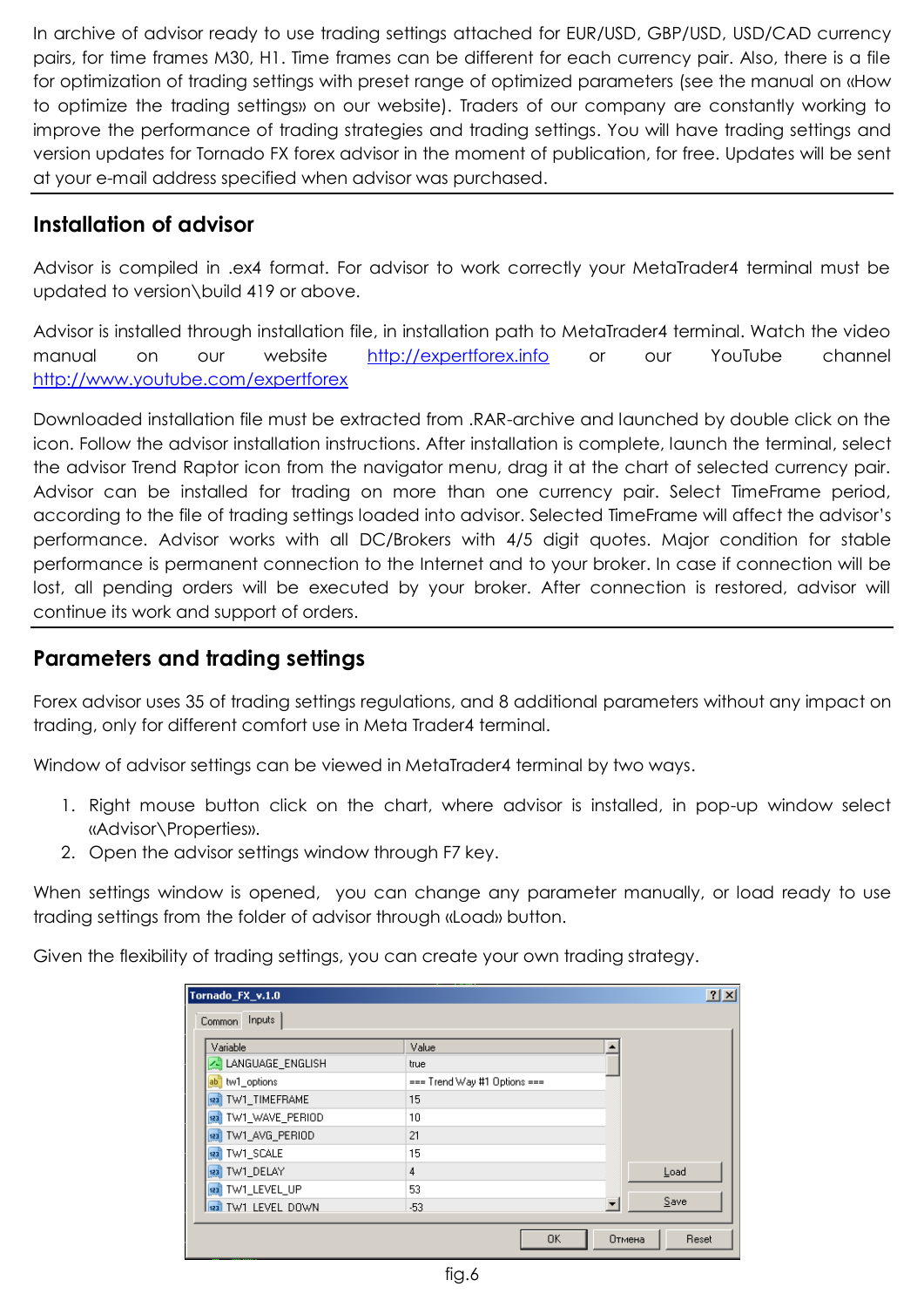| Tornado_FX_v.1.0<br>Common   Inputs                                                                                                                                     | ? X                                                                                                                                         |
|-------------------------------------------------------------------------------------------------------------------------------------------------------------------------|---------------------------------------------------------------------------------------------------------------------------------------------|
| Common<br>Long & Short  <br>positions<br>Enable alerts<br>1⊽<br>Disable alert once hit<br>Live Trading<br>$\nabla$ Allow live trading<br>$\Box$ Ask manual confirmation | Safety <sup>-</sup><br>$\nabla$ Allow DLL imports<br>$\Box$ Confirm DLL function calls<br>$\triangleright$ Allow import of external experts |
|                                                                                                                                                                         | 0K<br>Отмена<br>Reset                                                                                                                       |

fig.7

After advisor and trading settings installation, it's necessary to activate a set of permissions in terminal. Check the fields in «Common» tab, to match the picture №7

**LANGUAGE\_ENGLISH** = true; // language English / Russian (**true** – English language, **false** – Russian language)

**tw1\_options==== Trend Way #1 Options ===** settings of indicator for market entry

**TW1\_TIMEFRAME** // TimeFrame of indicator

**TW1\_WAVE\_PERIOD** // recommended range of parameter values from 1 to 70

**TW1\_AVG\_PERIOD** // recommended range of parameter values from 10 to 70

**TW1 SCALE** // range of extension/constriction of calculation scale, maximum and minimum of range. Recommended values from 1 to 20

**TW1\_DELAY** // range of false signals calculation and filtration delay. Recommended range of parameter values from 1 to 40

**TW1 LEVEL UP** // SELL signals level. Allowed range of parameter values from 0 to +100.

**TW1 LEVEL DOWN** // BUY signals level. Allowed range of parameter values from 0 to -100.

**tw2\_options==== Trend Way #2 Options ===** indicator settings for pending orders opening for output without-loss.

**TW2 TIMEFRAME** // TimeFrame of indicator

**TW2 WAVE PERIOD** // recommended range of parameter values from 1 to 70

**TW2\_AVG\_PERIOD** // recommended range of parameter values from 10 to 70

**TW2 SCALE** // range of extension/constriction of calculation scale, maximum and minimum of range. Recommended values from 1 to 20

**TW2 DELAY** // range of false signals calculation and filtration delay. Recommended range of parameter values from 1 to 40

**TW2\_LEVEL\_UP** // SELL signals level. Allowed range of parameter values from 0 to +100.

**TW2\_LEVEL\_DOWN** // BUY signals level. Allowed range of parameter values from 0 to -100.

**tw3\_options==== Trend Way #3 Options ===** Indicator settings, for pending orders delete point search, located above or below trend reverse point against placed grid.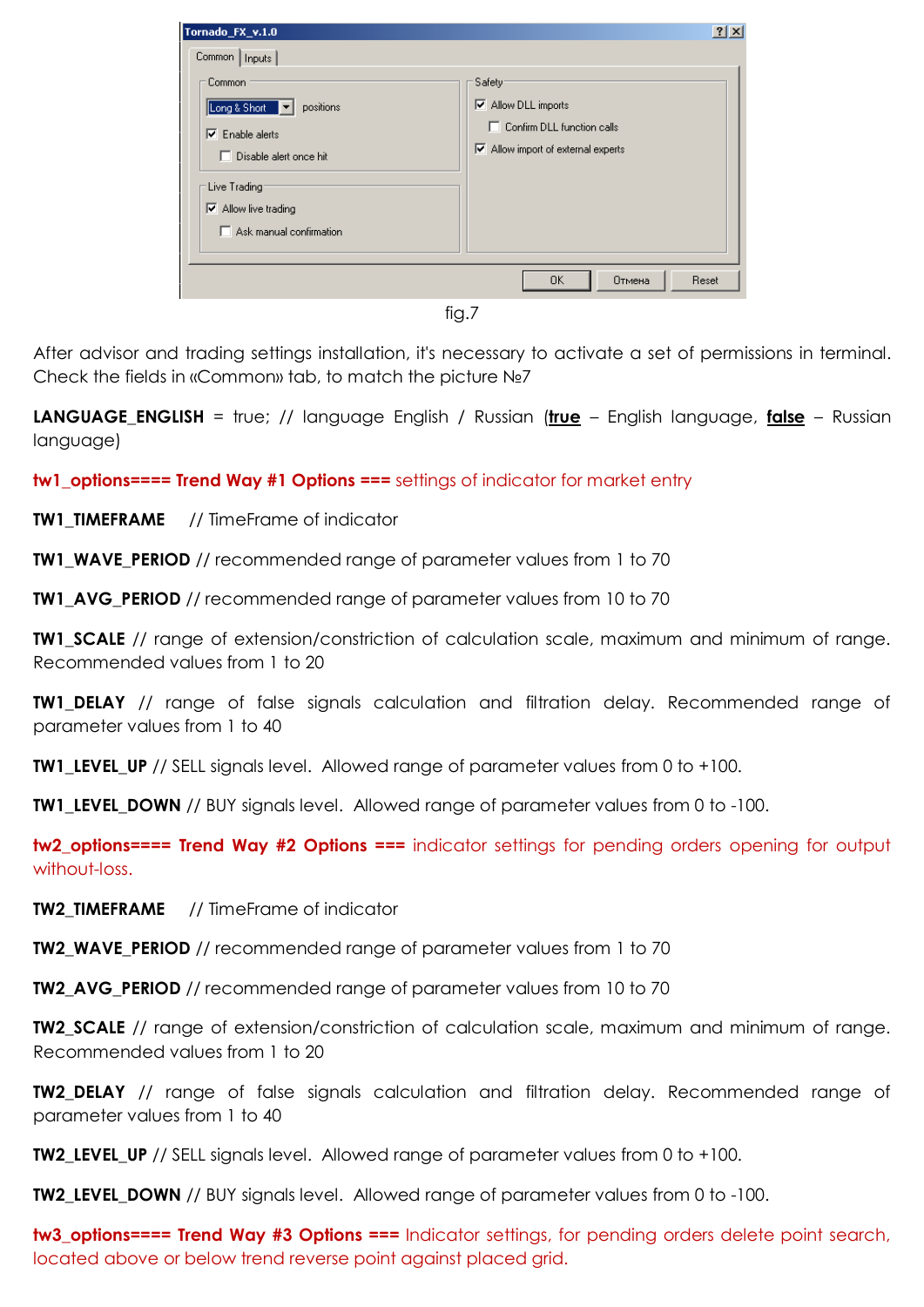**TW3 TIMEFRAME** // Time frame of indicator

**TW3\_WAVE\_PERIOD** // recommended range of parameter values from 1 to 70

**TW3\_AVG\_PERIOD** // recommended range of parameter values from 10 to 70

**TW3 SCALE** // range of extension/constriction of calculation scale, maximum and minimum of range. Recommended values from 1 to 20

**TW3 DELAY** // range of false signals calculation and filtration delay. Recommended range of parameter values from 1 to 40

**TW3 LEVEL UP** // SELL signals level. Allowed range of parameter values from 0 to +100.

**TW3\_LEVEL\_DOWN** // BUY signals level. Allowed range of parameter values from 0 to -100.

**ma\_options==== Moving Average Options ===** filter settings of pending orders grid volume

**MA\_TIMEFRAME** // Time frame of indicator

**MA\_PERIOD** // Moving average period

**profit\_options==== Profit Options ===** parameters of profit fixing and depth of pending orders grid.

**NUMBER\_OF\_GRID1** // amount of pending orders in grid, while waiting for a strong trend movement

**NUMBER OF GRID2** // amount of pending orders in grid, while waiting for a weak trend movement

**TP3** // virtual position Takeprofit, by time of location in the market

**TP3\_PROFIT\_HOUR** // position location in the market specified in hours, past which, profit fixing by virtual Takeprofit (specified in TP3) will be enabled.

**TP\_AVERAGE** // virtual Takeprofit of without-loss output

**STOP\_LOSS** // loss limitation in first market entry position

**PIPS DD** // amount of drawdown points, past which search point of pending order placement for without-loss output is started, by the indicator signal TW2

**PIPS INDENT** // indentation from the current market price in points for placement of pending order for output without-loss

**lots\_options==== Lots Options ===** regulation of trading position volumes

**VOLUME\_TYPE** // selection of lot type. **Fixed** – advisor is using fixed lot volume selected in VOLUME\_TYPE parameter. **Percent** - automatic regulation of trading position volume in relation to the amount of trading account balance

**FIXED\_VOLUME** // fixed volume of trading position in lot

**PERCENT\_VOLUME** // used % from balance to open the trading position

Attention! This parameter requires personal adjustments before trading. Some trading conditions and leverage can be unsuitable for this parameter, setted by default in trading settings. You need to regulate this parameter by yourself, through strategy tester in your terminal, on which trading will be committed. By changing this parameter in bigger or smaller value, volume of trading position must be 0,01 lot per 200\$ of free funds used for trading on selected currency pair. If you will be using more than one currency pair, you must take into account that in strategy tester settings you need to specify exactly the same deposit as you will be using for trading on each currency pair, not all of your deposit.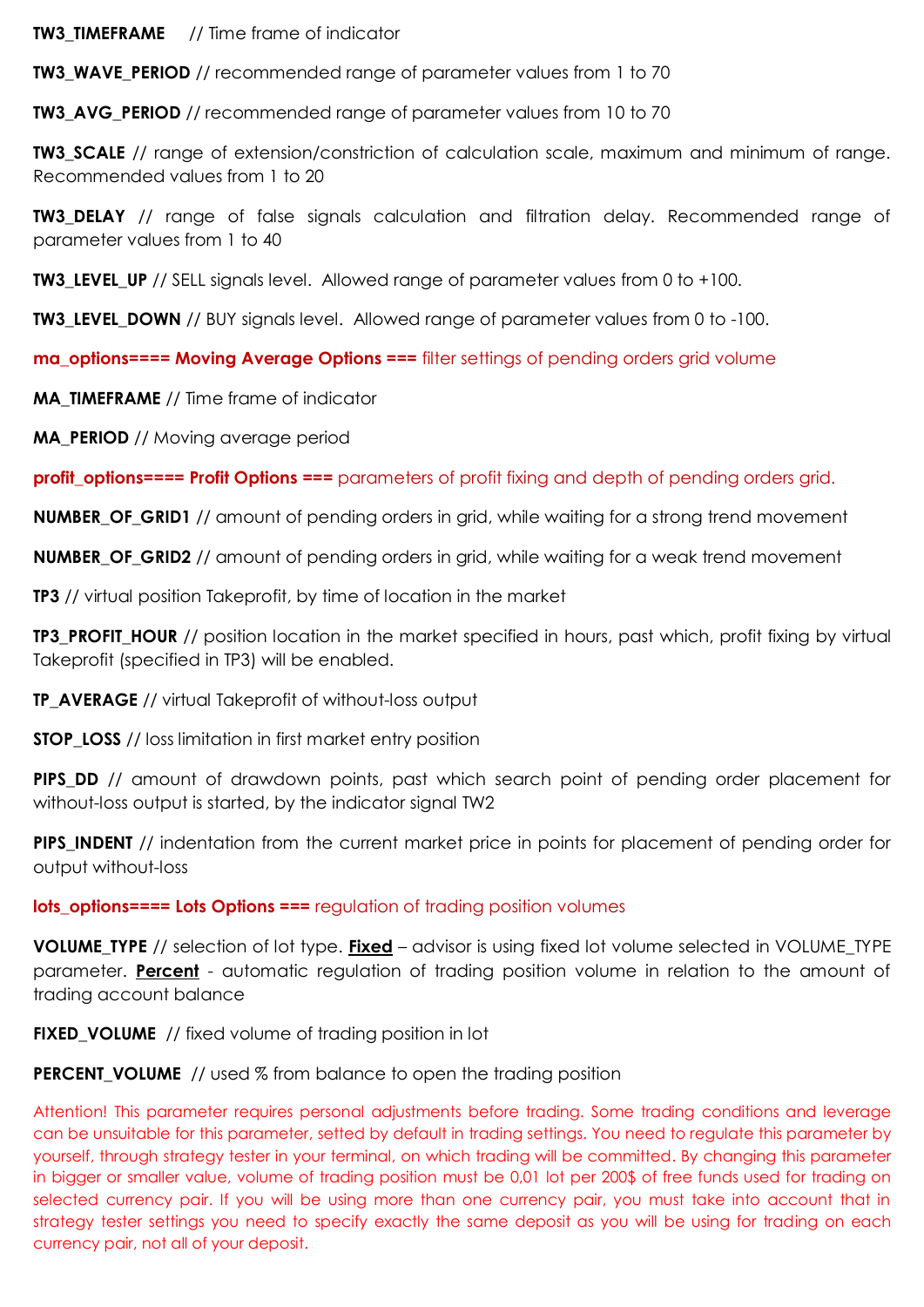**Example:** Automatic determination of position lot volume.

In PERCENT\_VOLUME parameter enter the value, in according to the percent from the balance of trading account. Example, we have 10 000 USD deposit, PERCENT\_VOLUME parameter =1 (1% from the deposit). So we can open a position using 100 USD margin, this is equal to  $\sim 0.4$  lot (1lot = 239 USD of margin with leverage 1:500). From this calculation, we are opening the position with 0,4 lot.

If you have any questions and you are not sure that you can adjust this parameter by yourself, you can address to our tech. support administration or watch the video manual on our website in «FAQ » section.

#### **extra options==== Extra Options ===** additional settings

**SHOW\_INFO\_PANEL** // Enable\Disable the info panel (true – info panel is on and displayed in the terminal chart. Falce – info panel is off).

**NUMBER\_OF\_TRY** // Amount of attempts for trading operation when being requoted by DC\Broker.

**SLIPPAGE** // Allowed slippage of quotes by execution of order by DC\Broker

**MAGIC\_NUMBER** // ID of orders

**USE\_SOUND\_ENTRY\_POSITION** // **True** – Use the voice message when market position is opened. **False** – not to use voice message.

**SOUND\_OPEN\_POSITION** // Name of the sound file, played when market position is opened

**USE\_SOUND\_SET\_PENDING\_ORDER** // **True** – Use the voice message when pending order is placed for without-loss output. **False** – not to use the voice message

**SOUND\_SET\_PENDING\_ORDER** // Name of the sound file played by placing the pending order for without-loss output

#### **Files of trading settings, updates**

Files of trading settings for EUR/USD, GBP/USD, USD/CAD currency pairs are supplied with the advisor, and located in "Trade Settings" folder, in archive of "Tornado FX" advisor.

When new version updates for forex advisor Tornado FX or trading settings will be publicated you will be informed through the news banner on our website, and e-mail, sent at your address.

## **Optimization of trading settings**

In archive of advisor is a file with "for\_optimization\_tornado" name, which contains preset of optimized range of trading settings. You can optimize few or one trading setting, by marking it in the window of strategy tester parameters.

| 22 Nov 2012 23 Nov 08:00 26 Nov 16:00 28 Nov 00:00 29 Nov 08:00 30 Nov 16:00 4 Dec 00:00 5 Dec 08:00 6 Dec 16:00 10 Dec 00:00 11 Dec 1<br>EURUSD,H1 (visual)   EURUSD,H1 (visual)   EURUSD,H1 (visual)   EURUSD,H1 (visual)   EURUSD,H1 (visual)   E<br>EURUSD, H1<br>Expert Advisor: Tomado_FX_v.1.0, Kalinka Capital OU<br>Symbol: EURUSD, Euro vs US Dollar<br>Model: Every tick (the most precise method based on all available least timeframes to generate each tick)<br>Use date $\boxed{\checkmark}$<br>From: 2011.01.01<br>To: 2012.01.01<br>Visual mode V<br>$ 2013.01.12 -$<br>$\rightarrow$<br>Skip to | Tornado_FX_v.1.0<br>Testing Inputs Optimization<br>Variable<br>$\nabla$ TP3<br><b>F</b> TP3 PROFIT HOUR<br><b>V</b> TP_AVERAGE<br>$\Gamma$ stop_Loss<br>M PIPS DD<br>F PIPS_INDENT<br>F lots_options | Value<br>150<br>68<br>40<br> 140 <br>22<br>=== Lots Options === | Start<br>300<br>20<br>200<br>50 <br>20 <sup>1</sup> | Step<br>n.<br>$\mathbf{0}$ | $?$ $\times$ $\uparrow$<br>$Stop \triangle$<br>n<br>n<br>$\mathbf{r}$ | $\blacktriangledown$ | 22:00 2 Jan 19:00 4 Jan 03:00 7 Jan 11:00 8 Jan 19:00 10 Jan 03:00 11 Jan 11:00<br>$\vert \cdot \vert$<br>▾<br>Period: H1<br>Optimization V | Expert properties<br>Symbol properties<br>Open chart<br>Modify expert |
|--------------------------------------------------------------------------------------------------------------------------------------------------------------------------------------------------------------------------------------------------------------------------------------------------------------------------------------------------------------------------------------------------------------------------------------------------------------------------------------------------------------------------------------------------------------------------------------------------------------------|------------------------------------------------------------------------------------------------------------------------------------------------------------------------------------------------------|-----------------------------------------------------------------|-----------------------------------------------------|----------------------------|-----------------------------------------------------------------------|----------------------|---------------------------------------------------------------------------------------------------------------------------------------------|-----------------------------------------------------------------------|
| Settings   Results   Graph   Report   Journal  <br>For Help, press F1                                                                                                                                                                                                                                                                                                                                                                                                                                                                                                                                              |                                                                                                                                                                                                      | Default                                                         | Load<br><b>OK</b>                                   | Save<br>Отмена             | Reset                                                                 |                      |                                                                                                                                             | Start<br><b>TUBBI</b><br>943/8 kb                                     |

fig.8

If you have questions and you not sure if you can select optimization parameters, you can address to tech. Support administration, or watch the video manuals on our website in «FAQ» section.